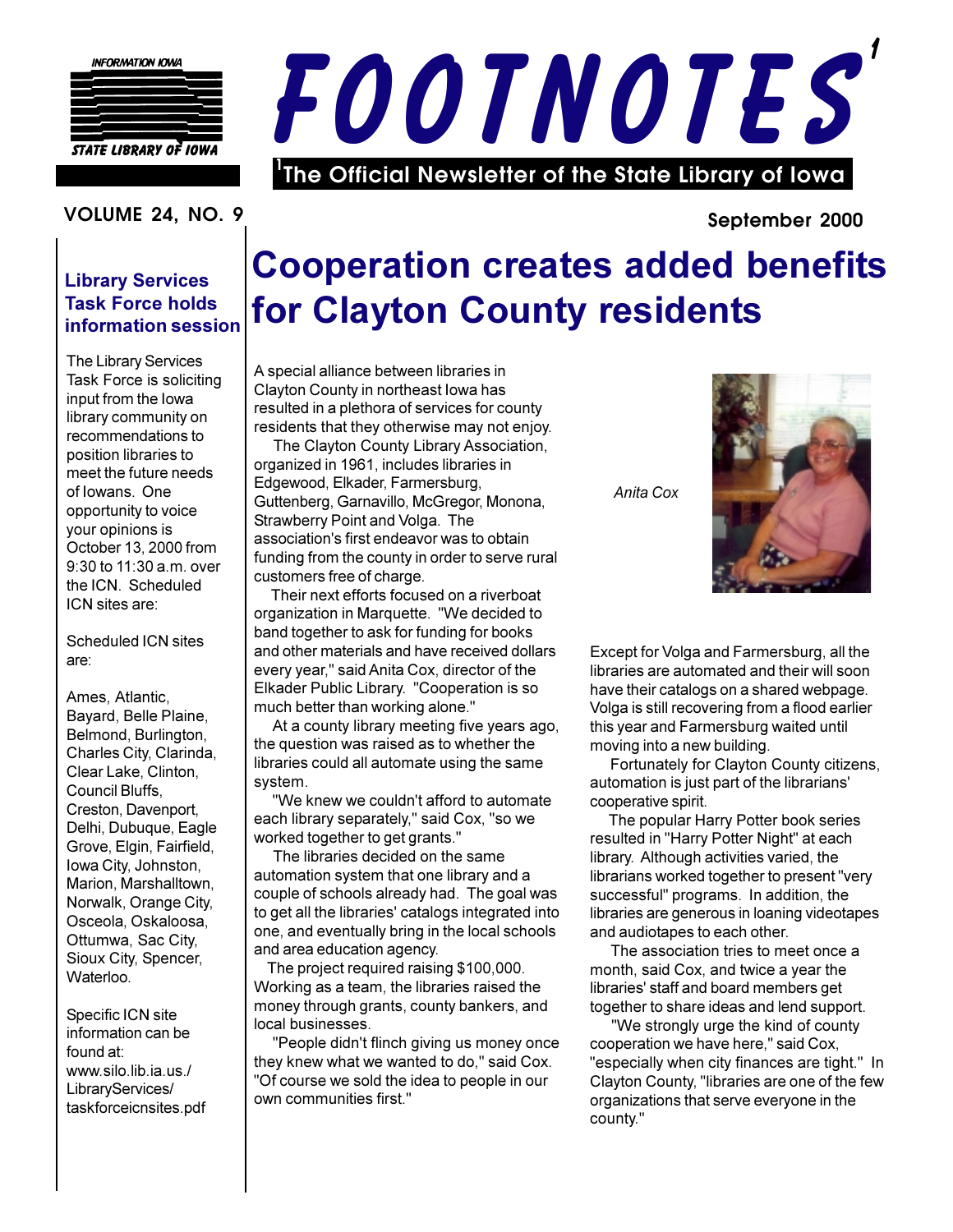## **Notes from the State Librarian**

State Librarian Sharman Smith is on the road this month with other State and Regional Library staff for the annual Iowa Library Town Meetings. Her column will return next month. The following was written by Mary Cameron, Youth Services Consultant, State Library of Iowa.

Now that summer - and summer library programs - are over, First Lady Christie Vilsack's Iowa Stories 2000 project is gaining momentum.

Last April during National Library Week, Vilsack announced her literacy initiative, and the seven pilot communities that would be involved in the first year (Algona, Ames, Bayard, Belle Plaine, Cherokee, Independence and Oskaloosa).

The library partners in these pilot communities (public library directors, school library media specialists, and academic librarians) spent the months prior to September planning and organizing their activities.

Vilsack is "kicking off" the initiative in each of the communities this month beginning with a local press conference. She will talk about her literacy vision, the local library partners will be introducing their local lowa Stories 2000 Advisory Panels, and children will perform "literacy" activities. Vilsack will also unveil the Iowa Stories 2000 logo and banner.

Also in September, the pilot communities will conduct focus groups with their Advisory Panels. Advisory Panels are 10-12 community members representing the libraries, the media, the local chamber of commerce, local civic organizations, city government,

community businesses, human services, the arts, etc.

The role of the Advisory Panel is to identify literacy programs already established in the community, identify underserved seaments of the community, identify potential community partners and projects to reach the underserved, identify overlaps in service or groups served, and to raise awareness of community literacy activities

In October, each community will conduct a community forum to identify related literacy activities currently taking place in the community. The goal of this forum is to provide the community with a written inventory of literacy activities that can be kept in the local public library for reference in regard to future projects relating to literacy.

In November, after all the data has been collected, the Advisory Panel will choose an Iowa Stories 2000 project. Libraries involved in the first year of this three-year project will only have six to eight months to work through the process. In years two and three of the initiative, communities will have a year to develop a plan.

In a news release, First Lady Vilsack noted that she "wants every lowa community committed to raising children who love to read and share stories "

"The literacy community process will allow communities to celebrate what they already do to promote literacy and will help community leaders develop projects to meet the literacy needs of underserved groups in each community," said Vilsack.

Year two of the project will kick off during National Library Week in April 2001.

## **Smith named to** state council

Sharman Smith



Governor Tom Vilsack recently named State Librarian Sharman Smith to the Iowa Information Technology Council.

"This group of people will research and determine how lowa can use technology more effectively to increase accessibility to government services and the productivity of state departments," Vilsack said.

Smith, who was elected chair of the council, said she is delighted that libraries are being recognized for the important role they play in lowa's information infrastructure.

Others council members are Jessie Rasmussen, Iowa Department of Human Services; Cindy Eisenhauer, Department of Management; Diane Kolmer, chair of IowAccess; Betsy Bransgard, Davenport Chamber of Commerce; Tim Lapointe, Lapointe & Lapointe Attorneys at Law; and Sandy Glenn, former instructor, Hawkeye Community College.

By state law, other members of the council will include Richard Varn, director, Iowa Department of technology; David Bolender, administrator, Iowa Public Television; Bob Tibor, State Technology Advisor, Iowa Department of Economic Development; and Tommy Thompson, Iowa Communications Network (ICN) Director.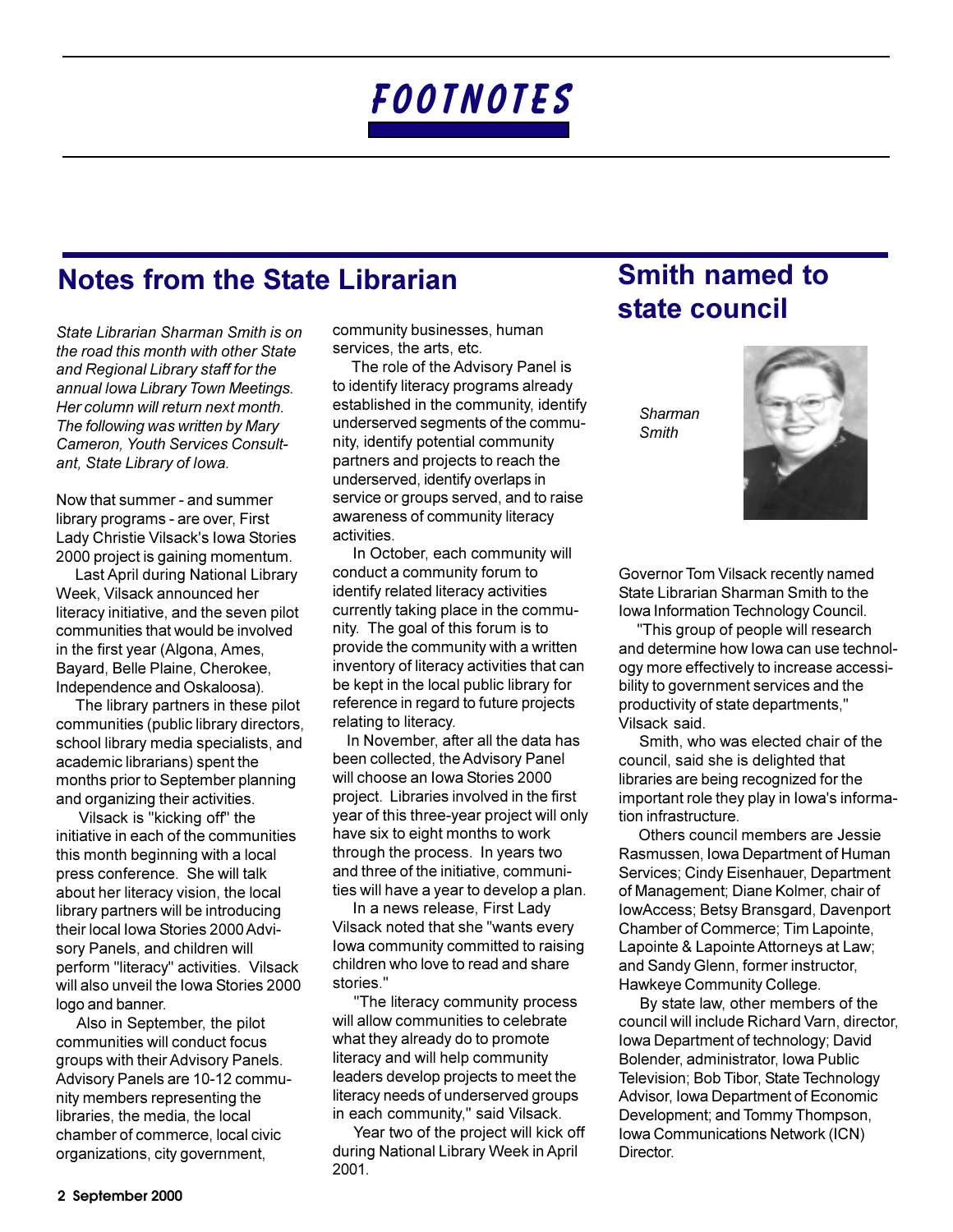## **Carver Trust** continues grant support to libraries

The following lowa public libraries received grant awards at the April and July 2000 board meetings of the Roy J. Carver Charitable Trust in Muscatine.

A total of \$114,615 in funding was distributed.

• Clear Lake Public Library, toward the construction of an addition to the library building.

• Cushing Public Library, to purchase furnishings and materials.

• Matthias M. Hoffman Public Library (Dyersville), toward the construction of a new library building.

• Rake Public Library, toward the construction of a new library building.

• Remsen Public Library, for the automation of the library.

• Sigourney Public Library, for the automation of the library.

• Storm Lake Public Library, to support the purchase and installation of a system that tracks the flow of materials and patrons.

### **"Festival of Books** for Young People"

The "Festival of Books for Young People" will be held from 8:45 a.m. to 3:30 p.m. November 4, 2000 in the Iowa Memorial Union, Iowa City. Registration is \$48; lunch is an additional \$10. For information on presenters, contact the University of Iowa School of Library and Information Science, (319) 335-5707.

## "Why do I need a librarian? I have the

Internet!" by Meg Sarff, Public Services Manager, Davenport Public Library written for the Friends of Davenport Public Library Newsletter

Good question. The other day while working at the reference and information desk I was approached by a man who wanted a fairly obscure piece of information.

I checked a few print sources then went on the Internet. He told me not to bother since he had spent several hours searching the Internet and had found nothing. Within a few seconds I found exactly what he was looking for and he was astonished.

"How did you find that? I bet you just guessed, eh?"

After he left the desk, I pondered what he had said. Did he really think I was that lucky that I could just quess where the answer would be found? I wanted to get up on my soapbox and shout: "NO, I didn't just get lucky! I'm a librarian!"

It's my job to find information. I'm an information specialist and it can take a specialist to quickly track down information, whether it is in a printed

## **Certification Update**

Congratulations to the following public library staff recently certified for the first time through the State Library's Iowa Certification Program for Public Librarians.

Lois Cordes, Strawberry Point **Betty Green, Truro** Doris Johnson, Truro Paulette Groet, Oskaloosa Paula Hess, Dunlap **Cathy Jones, Cumberland Cindy Mealhow, Jesup Betty Nobiling, Westside Marilyn Schnell, Eagle Grove Shannon Surly, Evansdale** 

format or online electronically.

The Internet is a powerful tool with millions of pieces of information and, although efforts are being made to make this information more easily accessible, the truth is that it may never be as easy to use as that old fashioned collection of information, the library.

Librarians -- specially trained information experts -- have spent centuries helping the public find information. Nothing has really changed. The Internet, while in a new format, is just another collection of information that needs a competent, trained information professional to navigate its intricacies. The reference librarian at your local public library is that professional. Think of us the next time you need information; we librarians will be there for you.

## **Free Natural Resources CD**

The Iowa Geographic Information Council (IGIC) has created a CD containing much of the geographic data generated by the Department of Natural Resources. Included on the CD are samples from the mapping system in Black Hawk County and a free data viewer. Besides data, there are also two tutorials designed to give users a step-by-step introduction to using geographic information systems (GIS). The CD is available in limited quantities. To view a portion, logon to www.gis.state.ia.us/start.htm. To order a copy, call Michelle Lantermans at (515) 281-4293 or e-mail michelle. lanterman@its.state.ia.us.

3 September 2000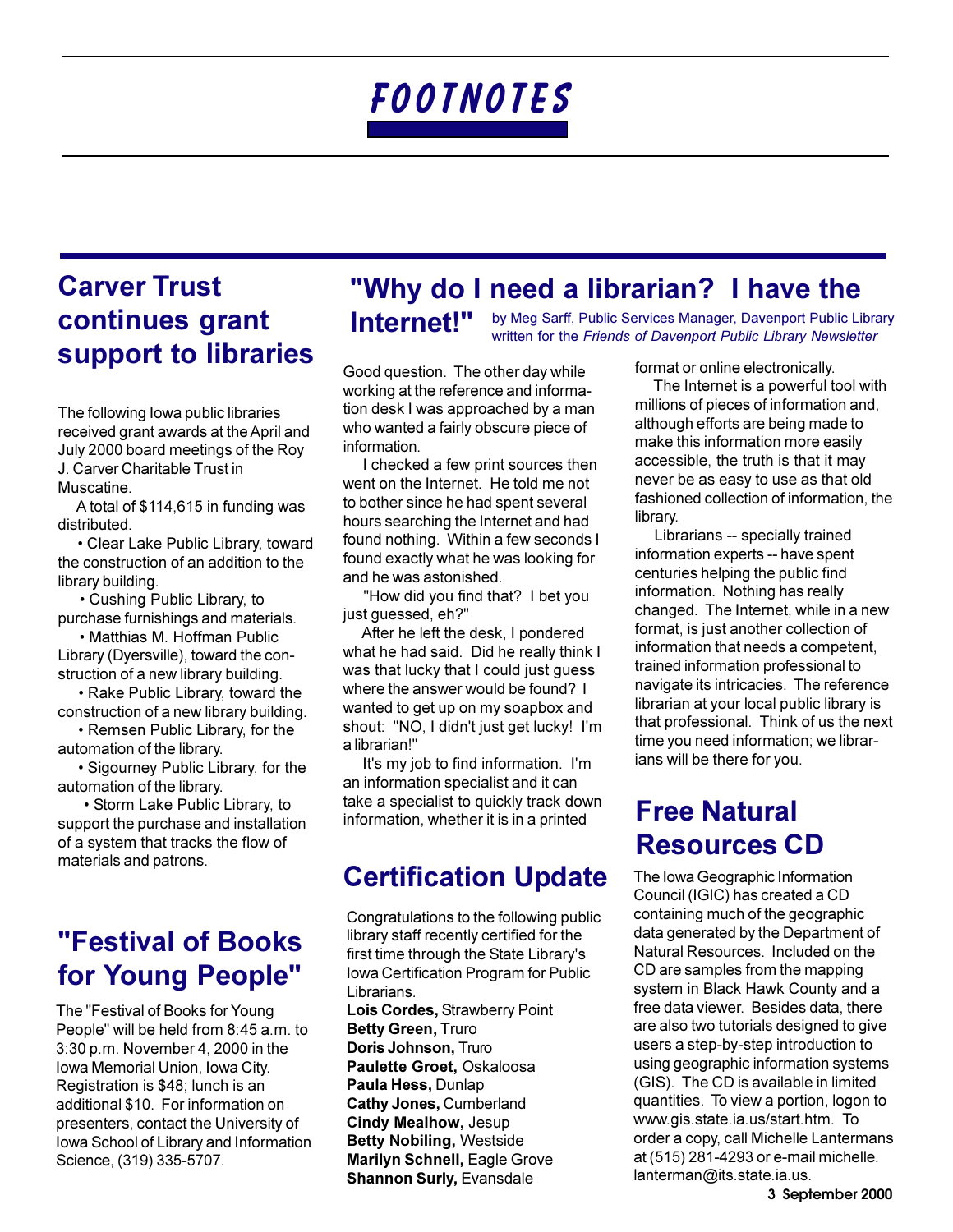**Iowa Commission of Libraries - Minutes** August 14, 2000 - State Library of Iowa (These minutes are considered draft until approved by the lowa Commission of Libraries)

Present: Dale Ross, Chair; Eldon Huston; Dwight Carlson; Bill O'Brien; John Bennett via telephone.

Guests: Kay Elliott, ILA Representative; Betty Landon, Administrator, North Central Regional Library

Staff: Sharman B. Smith. State Librarian; Mary Wegner, Assistant State Librarian; Alison Brinker; Annette Wetteland; Sandy Dixon; Fran Fessler

#### 1.0 Agenda

The agenda was set as follows: 1) DRoss asked that action items under 6.0 be moved to 1.0A. Approved.

#### 1.0A Action Items

A. Budget Requests for FY02. The Commission received the proposed FY02 budget request asking for an increase of \$1.04 million: \$800.000 for Enrich Iowa, \$50,000 for Library Materials, and \$190,000 for Open Access. After discussion, Huston moved approval of FY02 Proposed Budget Request. O'Brien seconded. Approved by unanimous vote. Bennett, yes; Carlson, yes; Huston, yes; O'Brien, yes; DRoss, yes. B 2001 Commission Meeting Dates Commission reviewed and agreed upon the following meeting dates in 2001: February 27, April 24, June 26, August 28, October 23, and December 4

C. Election of Officers

Huston moved that current officers continue in their positions. Bennett, seconded. Motion passed unanimously.

#### 2.0 Approve Minutes

Motion made by Carlson; seconded by Huston to receive minutes and place on agenda for approval at the October meeting.

#### 3.0 Financial Report

Brinker reviewed the FY00 financial report through July 31. The financial report was received as presented.

#### **4.0 Communications**

A. Special Reports

1. Introduction of new Assistant State Librarian - DRoss welcomed Mary Wegner, Assistant State Librarian. Wegner will also serve as the Library Program Officer responsible for the Library Development unit and LSTA.

2.FY01 Enrich Iowa Program -Sandy Dixon gave a brief update on the Enrich lowa program and reported that 95% of the libraries have sent in their Assurances of Eligibility for Enrich lowa FY2001.

3. Commission extended thanks to Sandy Dixon for her assistance while the assistant state librarian position was vacant.

**B.** Commission Reports

1. Library Dedication: DRoss represented the State Library at the Iowa Falls Public Library dedication.

2. ALA Summer Conference-DRoss. Bennett and Huston attended the conference and reported attending many good meetings; at the ALA/ALTA Awards banquet Dale Ross, Kay Runge, First Lady Christie Vilsack, Governor Tom Vilsack and Senator Tom Harkin were inducted into the **ALA Trustee Association National** Advocacy Honor Roll.

C. State Librarian's Report 1. Building Report: Smith reported the return move to the east side is planned for mid-September to late October. The State Library offices in the Ola Babcock Miller Building will be closed about one month as library materials, the computer network, and offices are moved.

2. First Lady Christie Vilsack rode RAGBRAI promoting the Iowa Stories 2000 project and conducting story hours in 20 plus libraries along the way.

3. Smith was appointed by Governor Vilsack to the Information Technology Council.

4. Ross is writing a letter of support for the study of "Impact of School Libraries on Learning" D. Iowa Regional Library System Report.

1. Betty Landon, North Central Regional Library Administrator, gave updates from North Central Region. NCRLS is sponsoring a one-day Technology Conference on September 13, in Mason City; sponsors two-day workshop each summer for all types of libraries; coordinates the Summer Library Program for the State Library and 11 other states. NCRLS won the Marketing Award at a recent Business Expo in Mason City.

5.0 Public Comment Kay Elliott reported the Clive Public Library opens in October.

#### 6.0 Action Items moved to 1.0A

**7.0 Discussion Items** 

A. Library Services Task Force (LSTF) -The first meeting was held on August 3 in West Des Moines. First Lady Christie Vilsack opened the meeting. DRoss delivered the charge to the LSTF. Members were introduced and discussion was held on the future of libraries and individual expectations. An ICN session will be held on October 16, 2000 to get public input on issues.

B. New Business-Calendar notes for 2001: Midwinter Conference, January 12-17. in Washington DC: ILA Legislative Day Wednesday, January 24; ALA Legislative Day, Tuesday, May 1; ALA Summer conference, June 14-20 in San Francisco, CA.

#### 8.0 Adjournment

Next meeting will be October 24, 2000. Place TBA.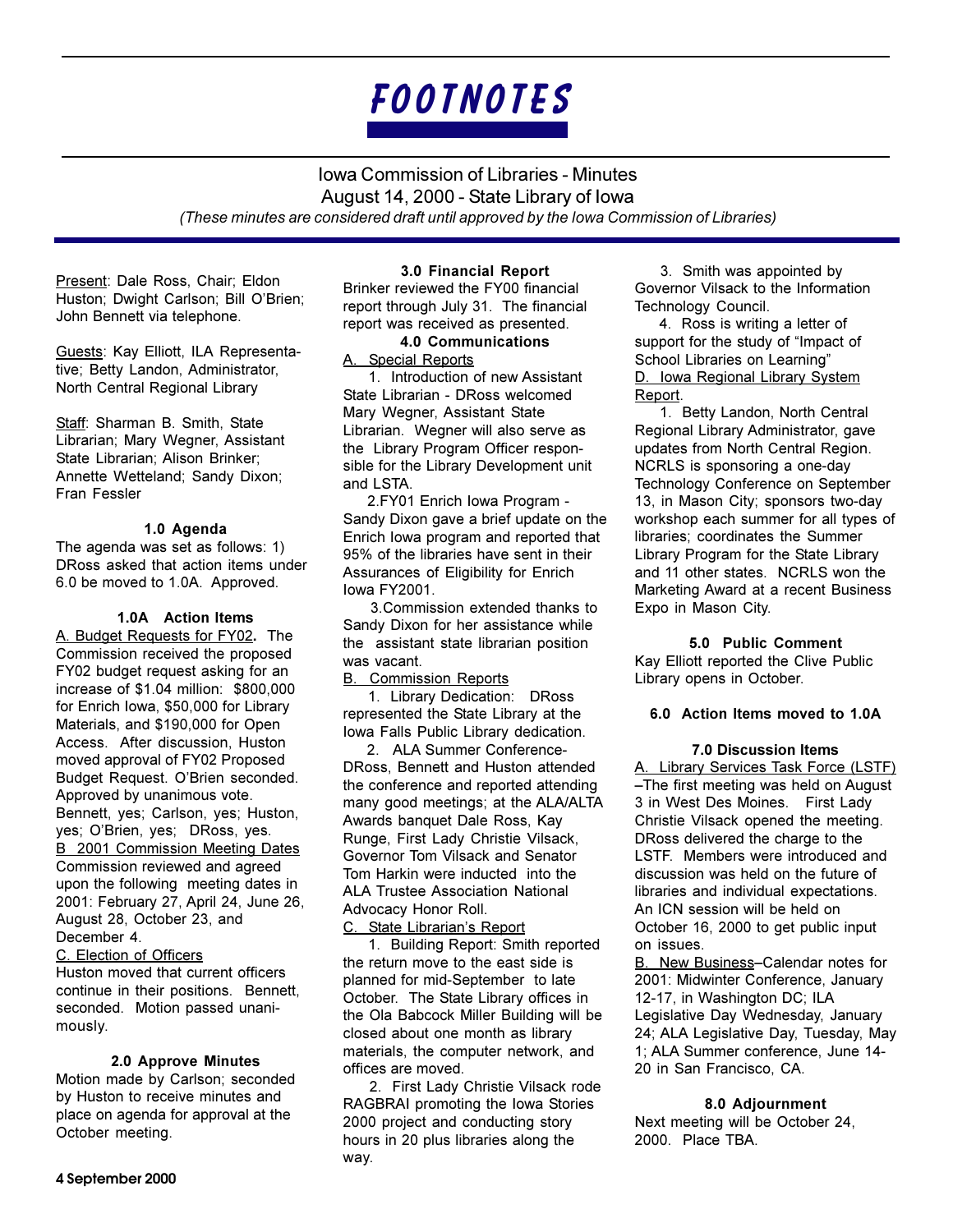#### **LIBRARY SERVICES MIGMLIGHTS**

Patents\*ILL\*Medical\*Census\*Public Policy\* Library Science\*State and Federal Documents\* **Audio Visual Services \* Law** by Barb Corson **State Library Reference Librarian** 

The State Law Library of Iowa, a unit of the State Library of Iowa, is located on the second floor of the State Capitol Building.

The library holds approximately 170,000 volumes of state and federal statutes, case law, law journals, selected state and federal documents, Iowa legislative documents and history, Iowa Supreme Court briefs from 1870, and lowa Court of Appeals briefs from the court's inception in 1983. Legal encyclopedias, journals, indexes, directories, and public-access computers fill out the library's collection.

One of only three large public access law libraries in lowa, the collection allows law staff to assist customers from nearly every state

and from many foreign countries.

Also helpful is a reciprocal agreement among the State Law Library, Drake University, and the University of Iowa, that expands access to library customers across the state. About 80% of the library's holdings are reflected on the State Library's online catalog.

The popular "Ask a Librarian" form for legal information, which receives 80-100 requests per month, is easy to find on the State Library's website at http:// www.silo.lib.state.ia.us/ lawlibrary.htm. The website also includes links to many online legal resources. For more information, contact the Law Library, (515) 281-5124.

## **Banned Books Week** September 23-30

The nineteenth annual Banned Books Week will be celebrated September 23-30 with the theme "Fish in the River of Knowledge." For more information visit the American Library Association's webpage, www.ala.org/bbooks.



## **Chenery ends 44** years of cataloging

Fred Chenery



Fred Chenery, head of technical services at the State Library since 1978, retired in late September ending "44 years of filing catalog cards."

Before coming to the State Library, Chenery spent 27 years in theological seminaries in New Haven, CT, Austin, TX and Dubuque.

At the State Library, Chenery said he had to "plunge into learning the Dewey Decimal Classification and OCLC." On July 1, 1978, he supervised shifting the medical library from the Boston classification to the National Library of Medicine (NLM) system. That same year, the lowa General Assembly passed legislation creating the Documents Depository Center. Chenery spent several months setting up the procedures for cataloging state documents. By then, said Chenery, "I was trying to manage three classification systems and two subject authorities." In 1996, the State Library began using the Horizon online system.

Chenery will retire in Dubuque with his wife Lucie. His biggest worry, he said, is finding room in Dubuque for all the things he has accumulated during the 22 years he has lived in Des Moines. Best of luck. Fred!